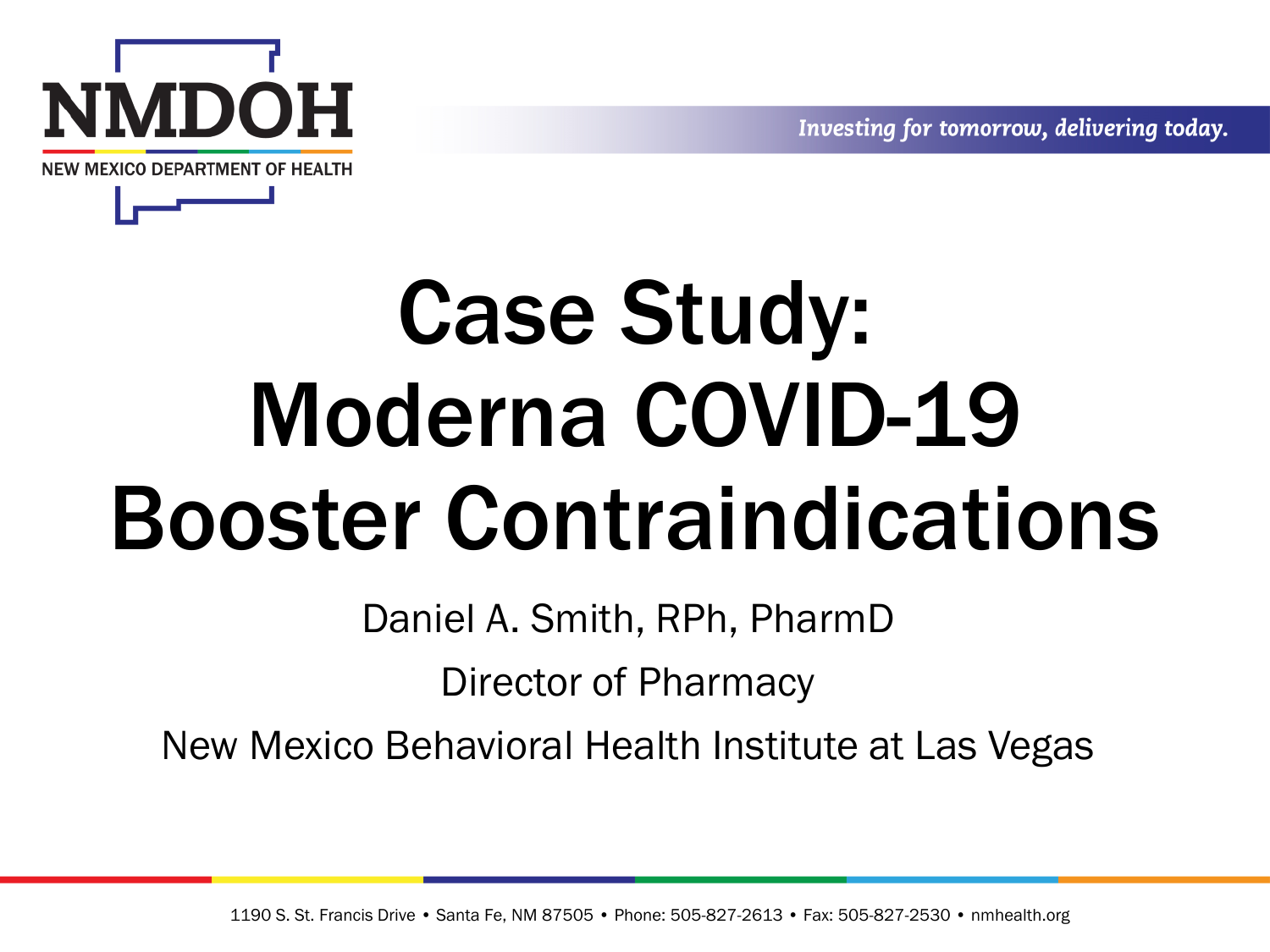# Case Overview

- 85 yo Hispanic female
- Allergies
	- Sulfa drugs
		- Rash
	- Hydroxychloroquine
		- Skin sloughing
- Past Medical History
	- Lifelong smoker
	- COPD
	- Mild CHF
	- Hypertension



- Does not take anticoagulants
- Received 1<sup>st</sup> dose of the Moderna COVID-19 vaccine on  $1/8/21$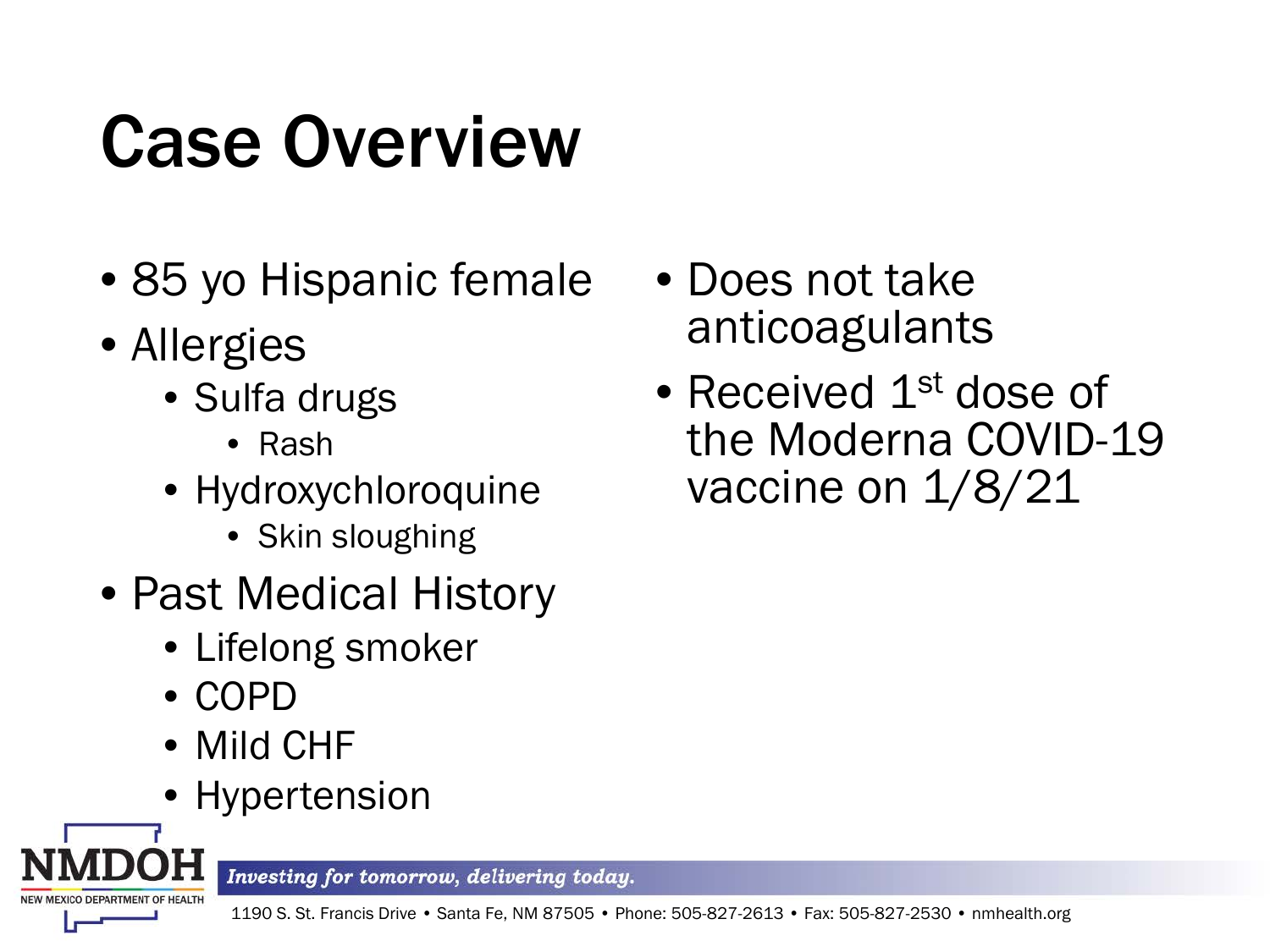## Clinical Course First 24 hours

- Bruising at the injection site
- Erythema developed around the injection site one day after the 1<sup>st</sup> dose
- Treated with oral cetirizine and topical hydrocortisone
- Resolved in a day or

two



Investing for tomorrow, delivering today.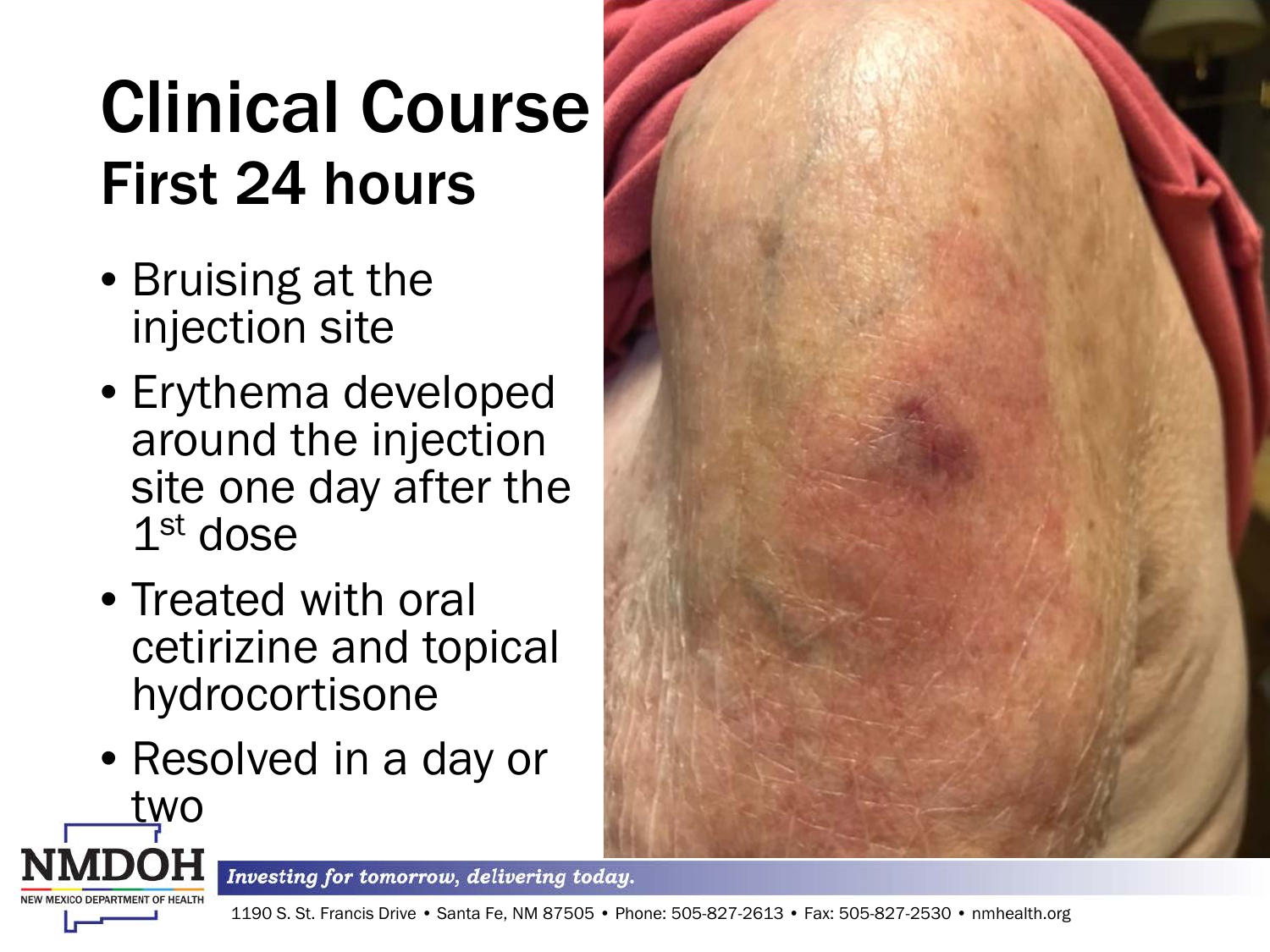#### Clinical Course One Week Post-Dose

- A 2nd injection-site reaction developed 8 days post-dose
- Treated with oral diphenhydramine, acetaminophen, and topical triamcinolone
- Is gradually resolving over the past 5 days





Investing for tomorrow, delivering today.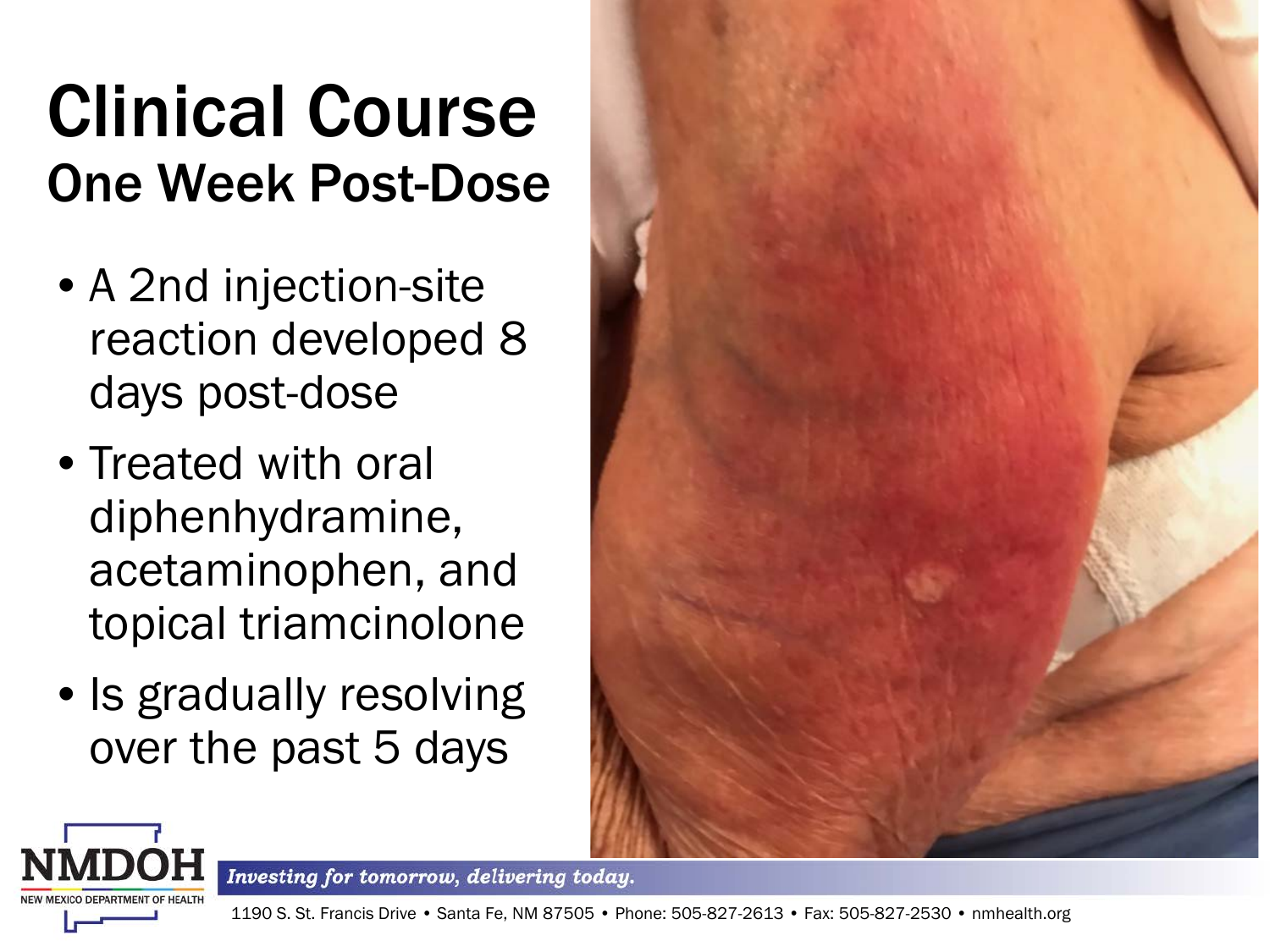## CDC Guidance: 2nd Dose Contraindications

- Severe allergic reaction (e.g., anaphylaxis) after a previous dose of an mRNA COVID-19 vaccine or any of its components
- Immediate allergic reaction of any severity to a previous dose of an mRNA COVID-19 vaccine or any of its components\*
- Immediate allergic reaction of any severity to polysorbate\*

\*Referral to an allergist-immunologist is recommended for immediate allergic reactions

Investing for tomorrow, delivering today.